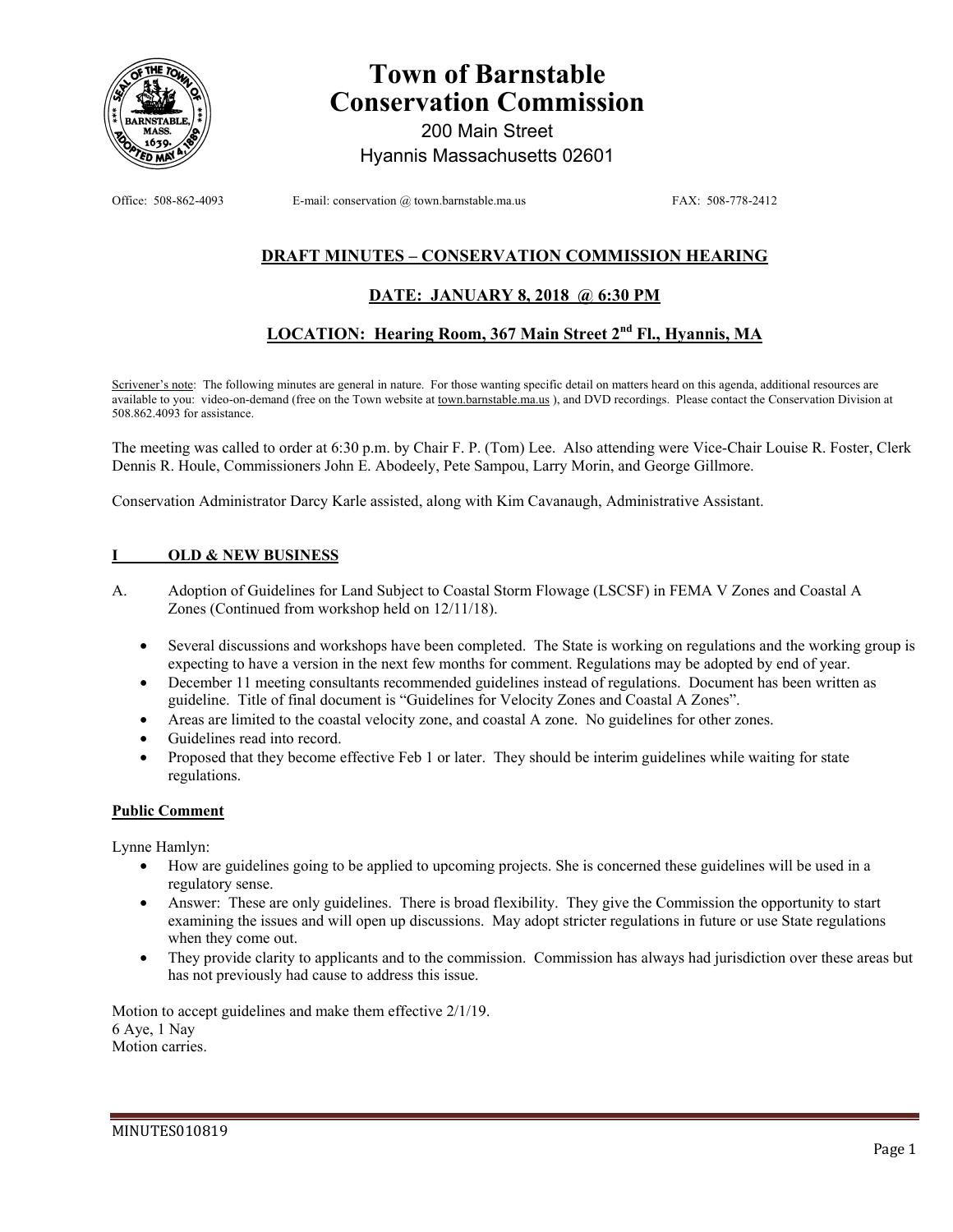## **II REQUEST FOR DETERMINATION**

**Octavia M. Serpa.** Replace failing landscape walls along driveway at 237 Riverview Ln., Centerville as shown on Assessor's Map 228 Parcel 093. **DA-19001** 

Chuck Rowland P.E. of Sullivan Engineering represented the applicant.

- Replacing existing landscape walls using the same footprint. Converting material to timbered concrete.
- A great amount of trash was noticeable around retaining walls at time of site visit. Should put in a condition to clean up trash.

Motion to approve a negative determination with a condition stating trash onsite to be cleaned up. Seconded and approved unanimously.

## **III NOTICES OF INTENT**

**James F. & Kerri J. Pinho.** Replace existing concrete bulkhead with a timber bulkhead at 65 Short Beach Rd., Centerville as shown on Assessor's Map 206 Parcel 105. **SE3-5636** 

Chuck Rowland P.E. of Sullivan Engineering represented the applicant.

- This project is in addition to NOI SE3-5567 to rebuild the garage which is currently under construction.
- There is a landscaping plan under SE3-5567.
- West end of wall comes in significantly further than original wall. New wall is not same footprint?
- Wall is being pulled in closer and adding a return of 9 feet instead of sharp jog to a very gentle turning of the wall. All timber no vinyl.
- Condition for construction protocol would be all land side construction.

Motion to approve the project with a special condition stating a construction protocol (especially removal of old wall) to be submitted for review and approval by staff prior to start of work.

Seconded and approved unanimously.

**Michael & Kendra Boris-McKinley.** Raze and rebuild existing house; remove shed; add patio, wall and dry wells; redesign and rebuild existing Title-V system; reconstruct existing driveway and add permeable paver area; filling, grading and associated landscaping at 166 Seventh Ave., Hyannis as shown on Assessor's Map 245 Parcel 071. **SE3-\_\_\_\_** 

Ken Breivogel of J.E. Landers-Cauley represented the applicant. Steve Cook of Cotuit Bay Design prepared the architectural design.

- There are two sets of plans. Revised plan submitted Jan 3, 2019 is the correct plan. Poly vinyl liner for septic system is the only change. They will re-submit with revised plan date in revision box.
- Septic system is for the same flow.

#### Public comment:

Steven Puchkoff of 150 Seventh Avenue, Hyannis. New construction impedes his view of the water. His views are not protected by the Conservation Commission

Philip Macallister of 158 Seventh Avenue, Hyannis. Comments also pertain to his view being obstructed.

Motion to approve the project subject to receipt of a revised plan indicating the correct revised plan date of 1/3/19 in the plan revision box.

Seconded and approved unanimously.